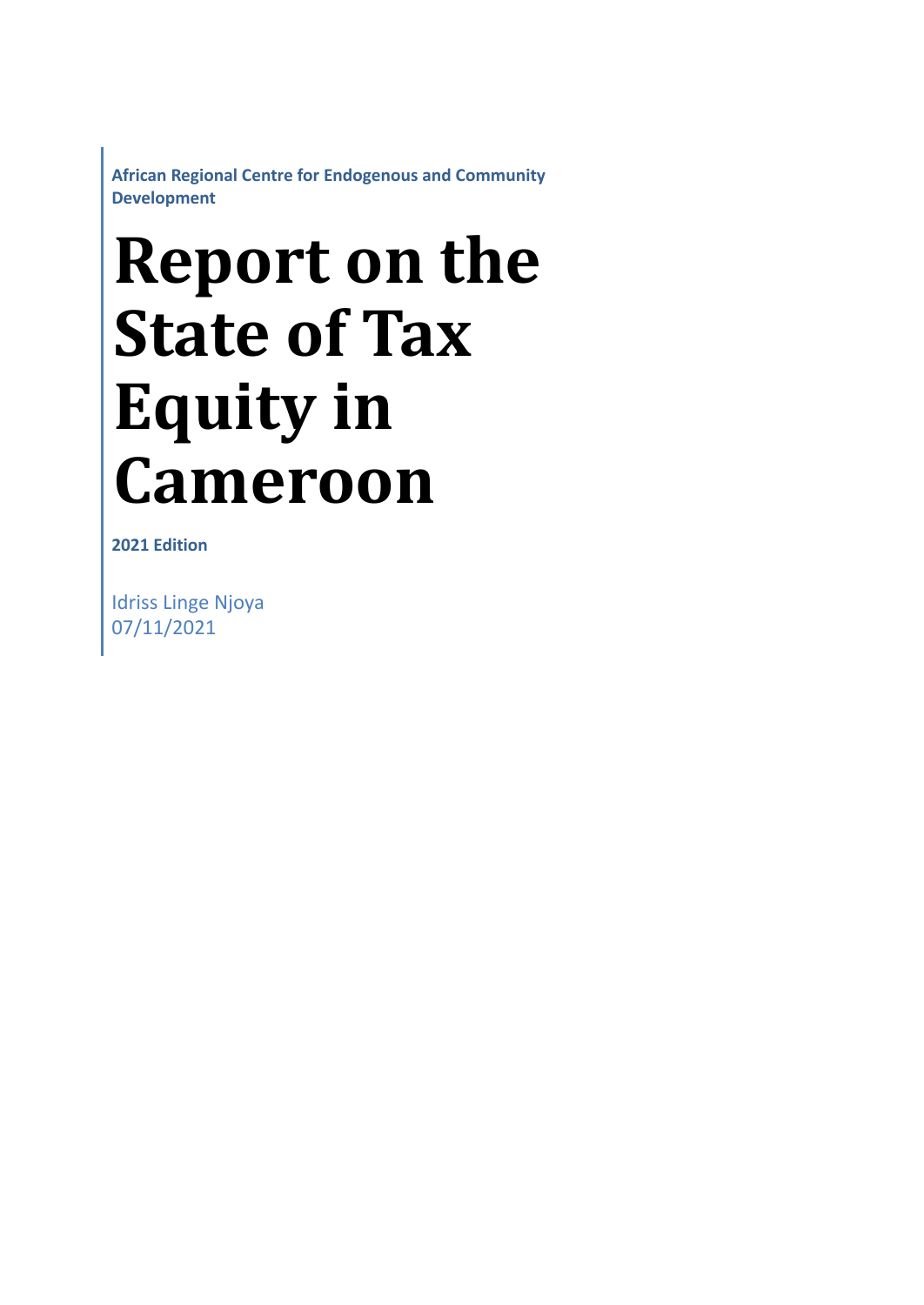## Table of contents

| <b>Introduction</b>    |                                                 |                |
|------------------------|-------------------------------------------------|----------------|
|                        | I- Tax progressiveness                          | 2              |
| $II-$                  | <b>Sufficiency of domestic resources</b>        | $\overline{4}$ |
| $III -$                | <b>Tax exemptions for companies</b>             | 6              |
| $IV-$                  | Capacity of the tax administration              | 6              |
| $V -$                  | <b>Quality of public expenditure</b>            | 8              |
| VI-                    | <b>Accountability and citizen participation</b> | 10             |
| <b>Recommendations</b> |                                                 | 12             |

#### <span id="page-1-0"></span>**Introduction**

- Tax justice and fairness should be the backbone of a progressive economic policy and especially of an ambitious programme of emergence, as is the case for Cameroon today. According to an analysis by the non-governmental organisation Tax Justice Network, Cameroon loses an estimated \$140 million (CFAF 78 billion) in tax revenue each year. This is more than enough to increase the combined annual budgets of the Ministry of Social Affairs and the Ministry for the Promotion of Women and the Family fivefold.
- Thus, well-defined fiscal policies have both fundamental and instrumental value. It is important to understand women as autonomous citizens rather than dependent on their families or husbands. In addition, fiscal policies can be active tools in addressing gender-related social and economic inequalities. Fiscal policies, through funding, redistribution, representation of people and price review (and thus the provision of incentives) can thus contribute to the full realisation of women's and girls' rights by addressing their specific needs and priorities and promoting changes in gendered norms and power relations.
- The evaluation of fiscal policies is not limited to assessing how they are designed, but should also focus on the actual impact of tax systems on individuals and society. Any analysis of the distributive and social impacts of tax systems must focus on identifying the factors and policies that influence gender inequalities in decision-making power, access to and control over resources, roles and responsibilities of households, markets, states and organisations.
- This analysis examines the level of tax equity in Cameroon through the prism of six evaluation criteria. Progressivity, the sufficiency of resources collected, the policy of tax exemptions for businesses, the quality of public expenditure and the level of accountability in relations with taxpayers and beneficiaries of public expenditure.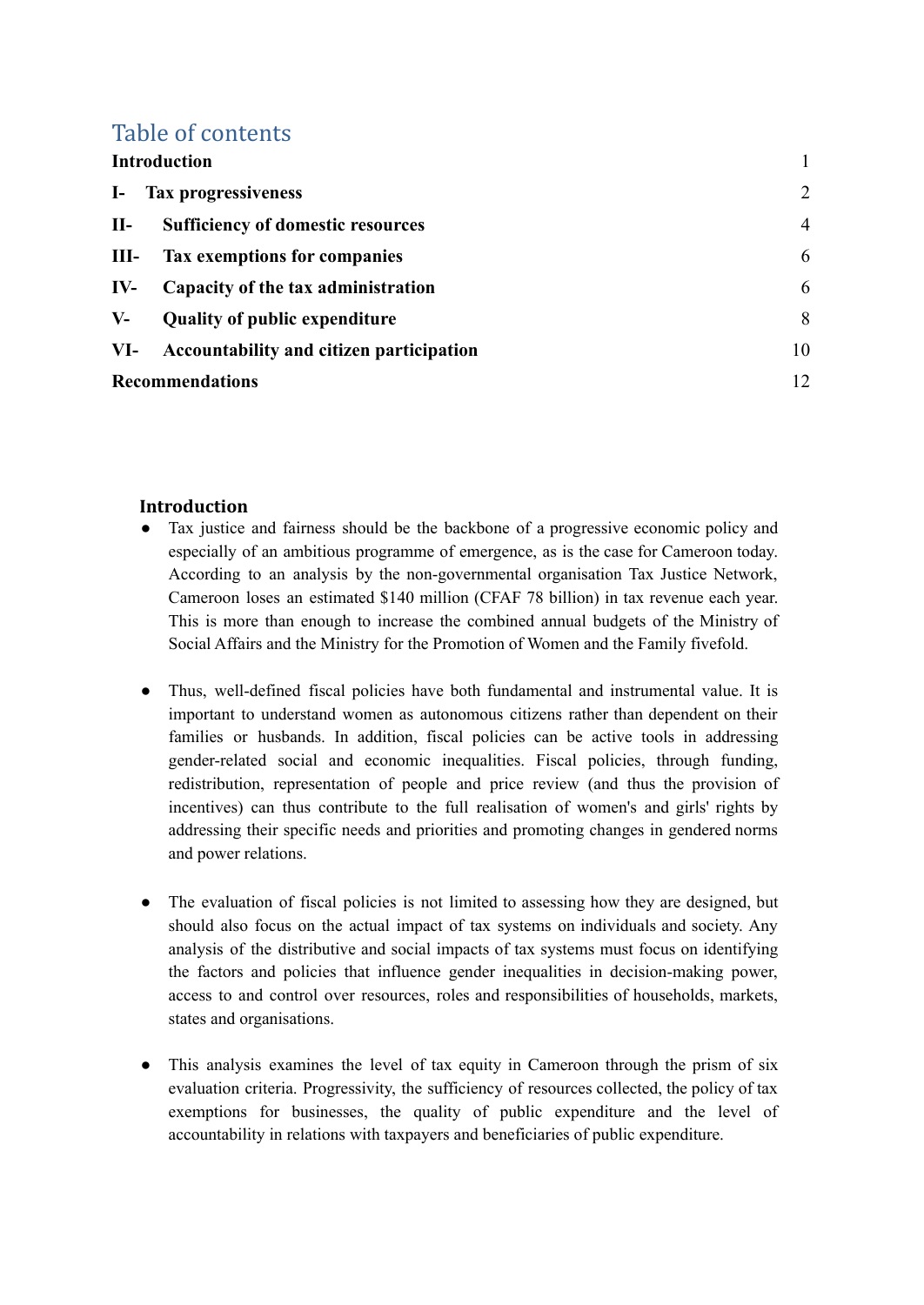#### <span id="page-2-0"></span>**I- Tax progressiveness**

*The analysis of tax fairness through the lens of tax progressivity looks at several things. Most importantly, it looks at how the tax burden is distributed among different taxpayers. The ultimate objective of a progressive tax system is to leave enough income available to economic agents to either consume, invest or save for the future. The fiscal reality for the Cameroonian taxpayer can be heavy. In addition to employer's charges, income tax, they have to pay contributions such as the audio-visual tax, regardless of whether they have a television or not, pay mortgage contributions, with no guarantee of receiving a property loan one day, and on top of that, purchasing power and investments are punctured by a 19.25% VAT, to which is sometimes added excise duties whose calculation model is complex.*

The first aspect of progressivity analysis concerns the balance between the distribution of direct and indirect taxes among taxpayers. In Cameroon, tax progressivity is accepted for direct personal income. There are several thresholds for the payment of personal income tax (IRPP). The first threshold is that it is not applicable for persons who earn CFAF 62,000 or less per month, i.e. an annual income (basis of calculation, CFAF 744,000). However, this threshold can be as high as CFAF 1.24 million, because in the calculation of the salary IRPP, a flat-rate deduction of CFAF 500,000 is applied to the overall annual income for all income brackets. The other IRPP thresholds concern interest on savings accounts not exceeding CFAF 10 million and net capital gains on the sale of assets not exceeding CFAF 500,000. Thus, personal income tax on salaries is paid in income brackets according to the following scale (in CFAF):

- From 0 to 2 000 000...........................................10%
- From 2 000 001 to 3 000 000 ............................15%
- From 3 000 001 to 5 000 000 ............................25%
- More than 5 000 000...............................////.......35%

In Cameroon there are 4 income brackets. The tax rate applicable to the last quarter of the income bracket is higher than that of the average of the third quarter. Calculations show that above 5 million incomes, the minimum tax rate is 1.75 million CFA francs, whereas the rate applicable to the average of the third quarter is only 1 million CFA francs. But if we put this into perspective with the various consumption taxes, there is little income available for those earning less than 5 million to get by. An in-depth reflection on the applicable rates adjusted for the impact of VAT and the level of inflation in the economy is important to establish more balance.

But a higher share of indirect taxes on direct taxes on persons reduces the effectiveness of progressivity. Since 2000 and according to data available until 2018, consumption taxes such as net VAT, both domestic and import-export, have always exceeded the share of income tax and flat tax, especially when added to excise duties. Over the period in question, Cameroon collected CFAF 37,000 billion in taxes in all categories. Only CFAF 10 662 billion came from direct taxes, i.e. about 28.7%, and the share of indirect taxes through consumption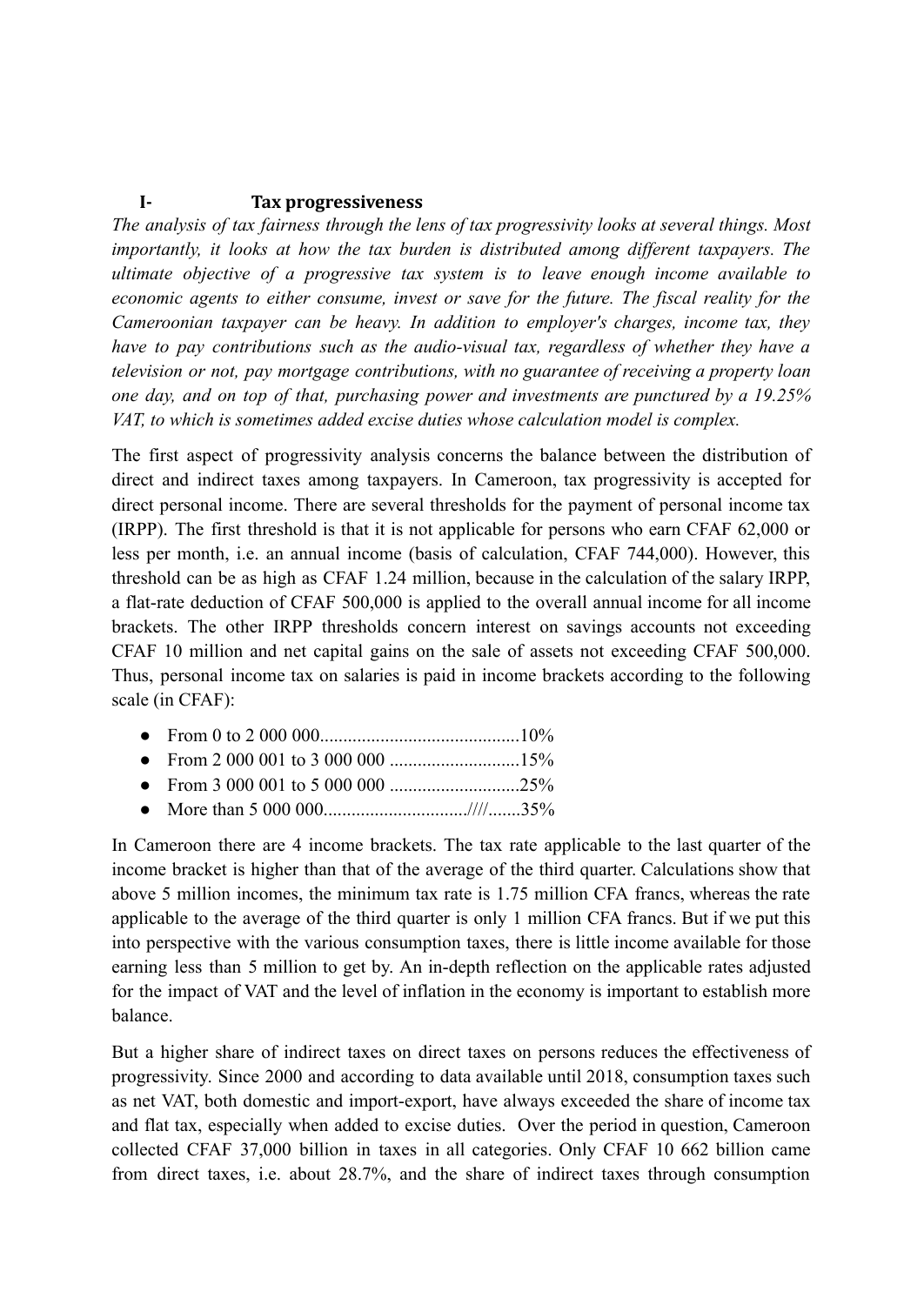reached CFAF 14 724 billion in cumulative total, i.e. the equivalent of 39.9% of the total revenue mobilised by the country over the period analysed. Moreover, there was an upward trend in the share of consumption taxes in tax revenue. In 2018, this share was 47.5%, while the share of direct taxes fell to 27.6%, according to our calculations. Another aspect of progressivity concerns gender equity. In principle, the tax law is applied equally to men and women and overall everyone is subject to the same levels of taxation. Similarly, there are no situations in the tax law in which gender equality is jeopardised. However, there are withholding taxes that do not benefit women fully and equally. One example is the withholding of salary for contributions to Crédit Foncier. Given the difficulties that women have in Cameroon i) to access land and ii) to access credit, the mobilisation of these taxes on the income of female wage earners may lead to inequalities. However, this hypothesis must be verified with the register of credits granted by Crédit Foncier, in order to see the share that goes to men and that which goes to women. The same reflection can be made for the payment of the contribution tax to the national employment fund. Ultimately, the State does not prove that the resources mobilised put in place a policy that allows this institution to recruit men and women equitably, and this is the case for the contribution to the resources of FEICOM. It is not clear whether these resources are granted to the communes in consideration of their capacity to implement policies that would benefit women living in the communes as a whole. In spite of these resources being paid for example, women who carry out trade activities still have to pay to occupy public toilets or to ensure the cleaning of their spots in markets.

Similarly, the tax scales have not been updated in the last five years to reflect the current price level. The last update of the IRPP was in January 2004 (GTC 2021, Pages 925). There seems to have been an increase in excise duties on consumer goods and services and a proportional increase in indirect taxes as a share of tax revenue. Finally, income tax depends on whether one is an employee, or whether one's income comes from investments in real estate or from self-employment. However, the effective implementation of the collection of tax on real estate income, which is 15%, is not yet fluid and does not allow for a clear idea of the administration's orientations in the event that this income exceeds the income thresholds indicated. Real estate is taxed in Cameroon, as confirmed by Articles 577 and following of the General Tax Code in its 2021 edition. This is also the case for income from land ownership, as confirmed by Articles 45 and following of the General Tax Code. The relevant legal provisions also provide for exemptions. The GTC combines property tax and real estate ownership in the same register (Art. 577).

Cameroonian tax law recognises the right of an individual to have an activity, the profits of which would be taxed according to the real or simplified regime. In this regard, income that is assimilated to business profits can benefit from a lower level of taxation than those who earn a salary. Under the terms of the 2021 tax law, financial assets are not taxed per se. "Article 35 of the GTC 2021 version, revisits the financial assets that can be taxed. This list is captured in the following provision: ""Are taxable as income from movable capital:

- Income from shares and similar income;
- Income from bonds;
- Income from debts, deposits, guarantees and current accounts;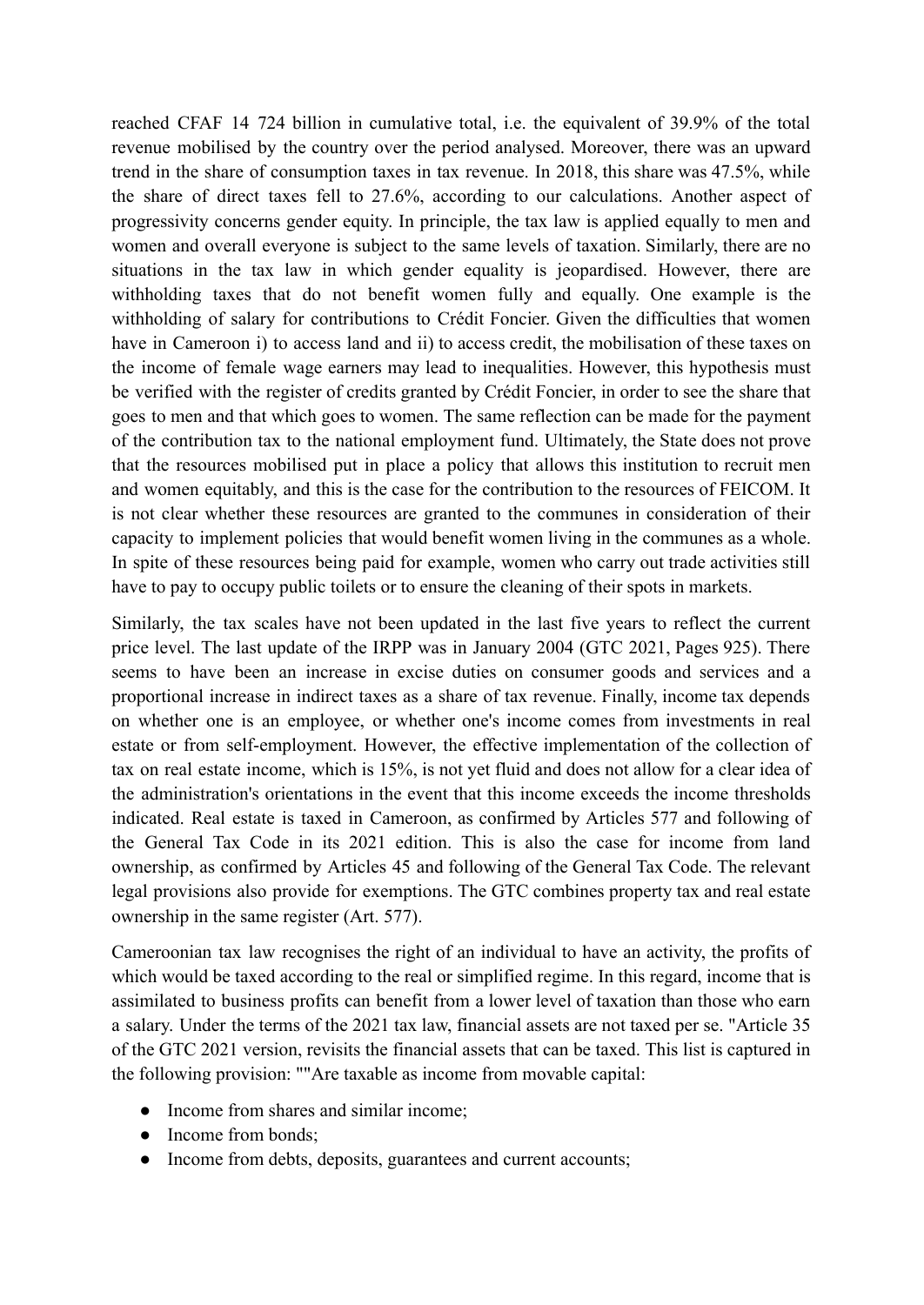● Gains from the sale of shares, bonds and other capital shares."

There is no such thing as a global wealth tax under Cameroonian tax law.

For companies, according to Article 17 of the General Taxation Code, the corporate tax rate is at least 30%. Since January 2021, there are derogations, but these raise the rate of corporation tax to 28% (art 17 bis). There is a derogatory provision for companies that issue shares or bonds on the stock market (Arti 108 GTC, 2021). But even there the minimum requirement is at least 25%. Companies are forced to pay an advance of 2.2% Corporation Tax on turnover. Companies legitimately complain about this form of taxation, which is a drain on cash flow without being repaid with interest. But several studies have shown that some companies engage in transfer pricing in the face of tax pressure. This issue does not seem to be sufficiently addressed by the Directorate General of Taxation. In the 980 pages of the GTC, transfer pricing is mentioned only 9 times. There is a regulation on transfer pricing. It has been strengthened in recent years, but it is still a process that can be improved. Also, the fight against transfer pricing remains fragile because of the tax administration's deficiencies in capturing what fully falls within the transfer pricing register.

In order to establish some fairness towards taxpayers who are also consumers, article 128 paragraph 6 of the GTC 2021 edition indicates that the basic necessities exempted from VAT are the following: pesticides, fertilisers and their inputs, as well as other agricultural inputs, from:

- Livestock and fisheries used by producers;
- Beef and veal, with the exception of imported meat;
- Pharmaceutical products, their inputs as well as materials and equipment of the pharmaceutical industries;

There are also rates below zero for many non-food products, but mostly services. However, there is no specific VAT for services and goods belonging to the rich or the poor. Everyone faces VAT in the same proportions. Some capital goods in the fields of agriculture, livestock and fisheries benefit from tax allowances. There is no uniform list. For example, imports of new vehicles for urban transport use are currently taxed at a single rate of 10%, to encourage the renewal of car fleets for the AFCON.

In exchanges with the tax administration, tax policy strategies are mainly concerned with the amount of resources that the administration can capture. Taxes such as the withholding tax on turnover continue to divide corporate taxpayers and the tax administration. The former believe that taxing turnover is not appropriate in a country where access to capital is complex for businesses and cash flow is under heavy pressure.

On the whole, the rules for calculating the tax base are fairly well defined in the GTC. But a combination of applicable rules and exemptions can make it complex for non-professionals. The flat tax rate is not aimed at a specific category of person, but at sectors of activity, which may be predominantly invested by women or men, depending on the case. The flat tax takes into account the size of the companies. There are classifications according to turnover. But this breakdown can be criticised. The fact is that turnover does not define the net margin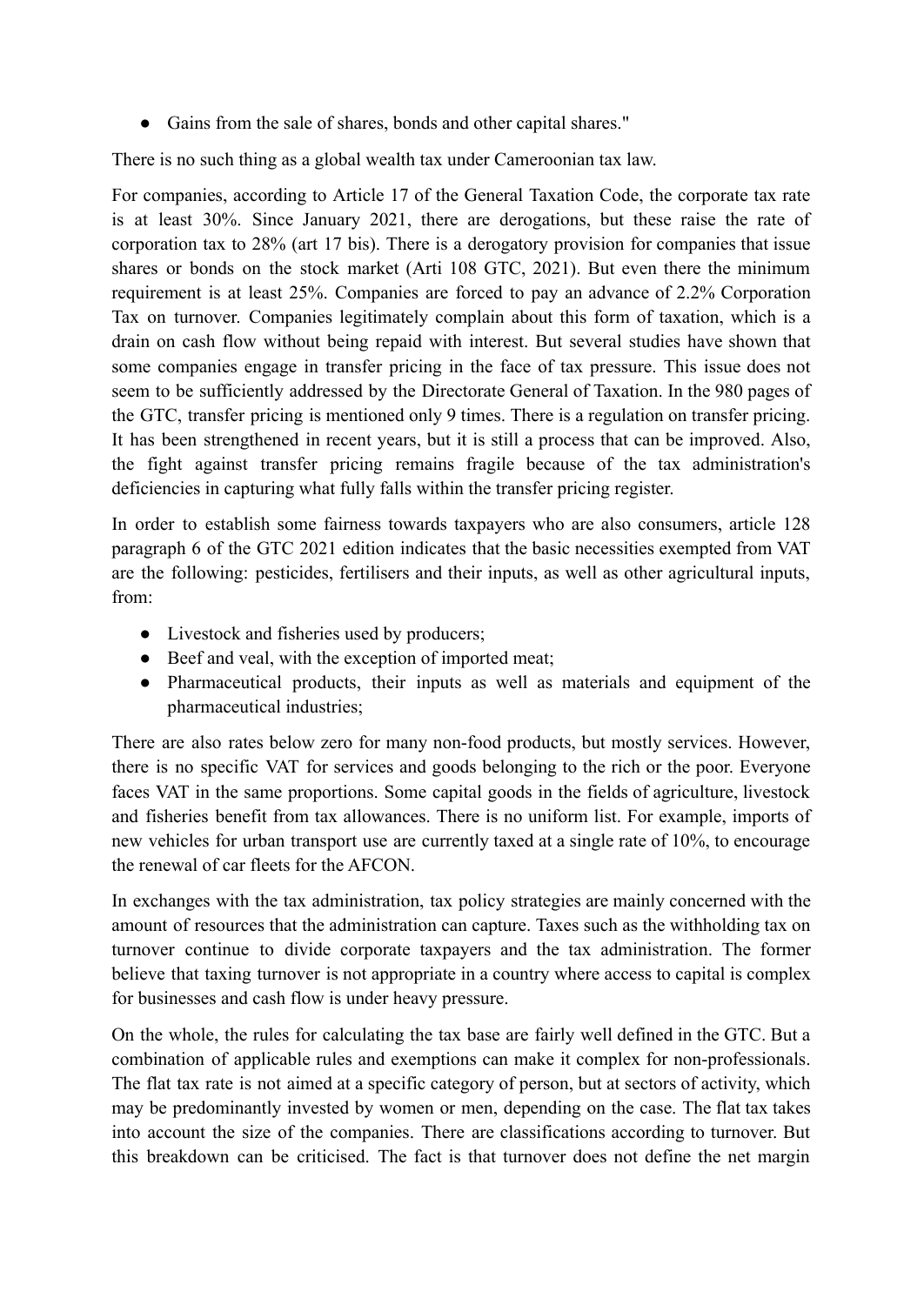ratio. To a certain extent, companies with lower turnovers can achieve higher margins and vice versa. The fact that we are in a hybrid tax system, which does not tax the actual value added, but rather the activity, poses a problem in determining the effective tax base. Yes, the advance tax rates are different for different sizes and types of companies. For some of them, its payment is even exempted, such as companies that are under the patente regime.

### <span id="page-5-0"></span>**II- Sufficiency of domestic resources**

*The sufficiency of tax resources is a measure of how far domestic resource mobilisation is possible and effective. With a tax-to-GDP ratio that has not exceeded 15% in the ten years prior to 2018, it is clear that tax administrations are failing to mobilise sufficient revenue. However, this reality hides a number of disparities.*

According to the International Monetary Fund's most recent report on Cameroon (August 2021), Cameroon's current gross domestic product is estimated at CFAF 23,000 billion in 2020 and CFAF 22,855 billion in 2019. At the same time, the budget execution report published by the Ministry of Finance indicates that tax revenue in 2020 was CFAF 3,177.5 billion and CFAF 3,517.3 billion in 2019. This gives a tax revenue to GDP ratio of 13.8% in 2020 and 15.3% in 2019. It can already be said that the average tax revenue to GDP ratio in 2020 was lower than in 2019. That said, 2020 was the year of the covid which had an exceptional impact on all countries. But according to OECD tax revenue statistics, Cameroon was on an upward slope in terms of tax revenue despite GDP growth. And the 2019 rate was higher than the average for the years from 2014 onwards than the average for LICs, but not the average for LMICs (low middle income countries) and low income countries. Different finance ministers have often referred in speeches at the annual ministry meetings to the need to do better and meet global tax revenue targets. But this does not take the form of a concerted and strategic government commitment. The transfer pricing tax reforms reflect some willingness on the part of the government to limit illicit financial flows. However, although the Ministry of Economy produced a report in 2020 on the deterioration of the tax base in foreign trade, and the Prime Minister showed interest in the work of civil society in combating IFFs, it can be noted that there is no government strategy to directly combat IFFs. According to data from the budget office, fiscal expenditure in the year 2020 was CFAF 158.4 billion. This represents 0.54% of GDP estimated by the IMF (August 2021 report). This is almost the same volume of tax expenditure as in 2019. But it is difficult to make direct comparisons because in 2020 fiscal spending was exacerbated by the Covid-19 pandemic and its exceptional measures. The government does not publish a linear picture of its tax expenditures and it is difficult to make comparisons on an annual basis. The country collects royalties under the provisions of the Petroleum Code and the Mining Code. However, the minimum effective tax rate on the extractive sector remains quite low due to the numerous specific exemptions offered by the sectoral oil and mining codes. Extractive companies benefit from a range of exemptions and waivers that impact their tax base.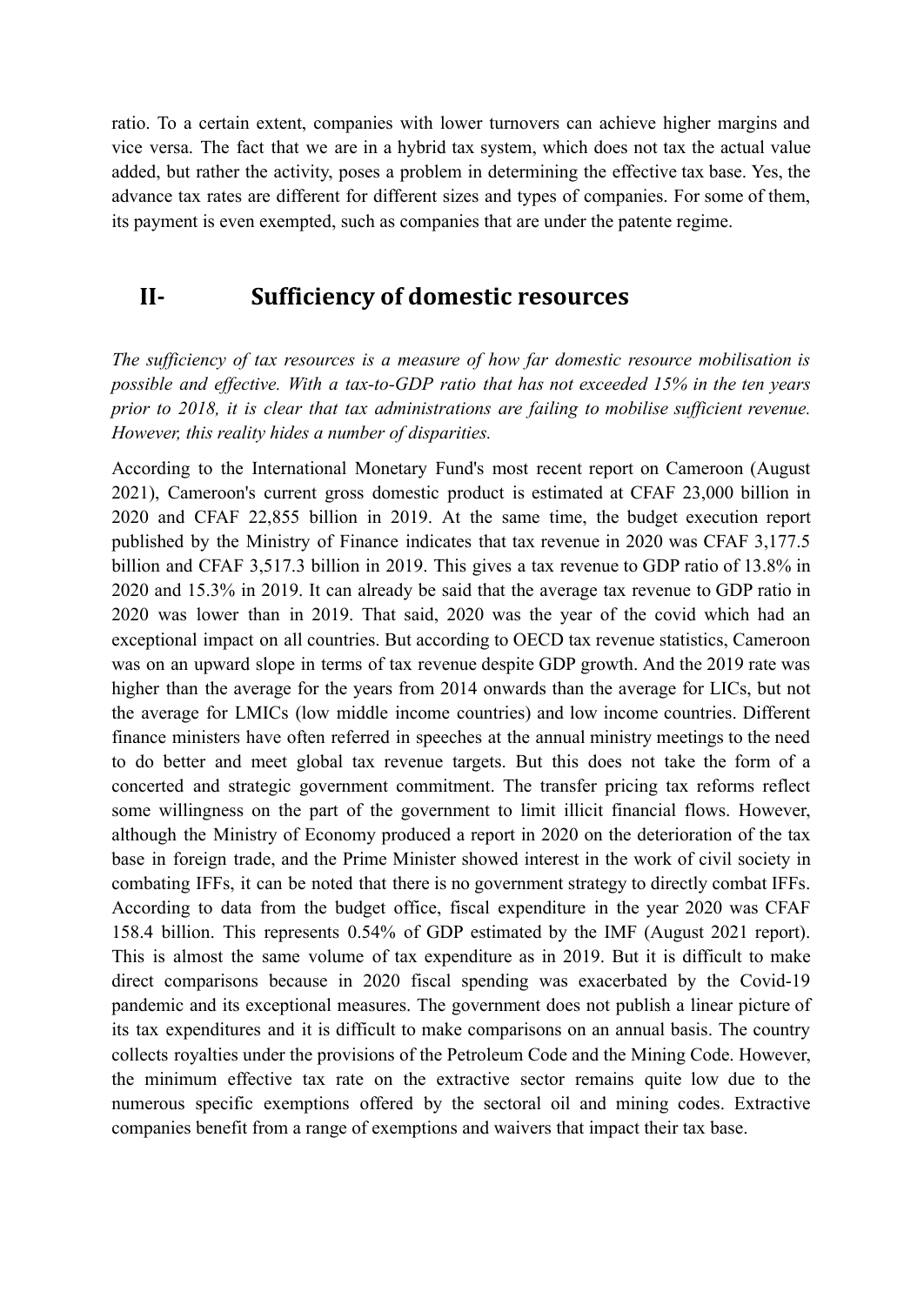Officially, the government claims an unemployment rate of 3.6% in 2020, according to data from the National Institute of Statistics, which uses indicators from the World Bank, which were collected from officials. But a significant proportion, estimated at 80% of Cameroonian workers who have an income, are in the informal sector despite being graduates and of working age. As a result, the ratio of those who pay IRPP to the overall population is quite low. This can be estimated on the basis of various data from the National Institute of Statistics. There are  $358,000$  workers in modern enterprises<sup>1</sup> and  $259,000$  civil servants and contract workers<sup>2</sup> out of an estimated population of 26 million. This makes a ratio of 2.6% of the population that pays an identifiable IRPP. The percentage of registered and tax-paying businesses remains very low due to a strong presence of informal businesses. Generally speaking, the environment for formalisation remains very difficult. The Doing Business ranking still identifies challenges in terms of obtaining permits, and even in the process of starting a business. But rather than raising awareness, the tendency of tax officials is to redress and this does not always encourage formalisation, when it is not mandatory.

#### <span id="page-6-0"></span>**III- Tax exemptions for companies**

*The need for the private sector to receive economic incentives because of the risks it takes to keep the economy going is a reality. It is in this sense that governments around the world provide fiscal incentives that may be general or sector-specific. But these incentives take the form of a voluntary renunciation of the mobilisation of resources that would have been used to finance projects for the benefit of the population. All stakeholders should therefore be able to ensure that the rules governing corporate tax exemptions are clearly established, and above all that behind the adoption of each incentive measure there is a rigorous analysis of what is lost and what is ultimately gained by the population. Beyond legality, parliamentary control should check whether the allocation of exemptions is sufficiently transparent to allow for a real control of their part, but also of the civil society involved in the budget process.*

The overall framework for exemptions is provided for in the Finance Laws, but the application is subject to regulatory provisions, and there are wide possibilities for discretionary exemptions. But they are difficult to control. The only time this control can be exercised is when the budget is voted, but generally, parliamentarians have little time and a lot to do when analysing the draft finance laws and in some cases partisan discipline and interactions between MPs and members of the government at the political level weaken the control power.

The practice of discretionary tax exemptions exists in Cameroon. Tax exemptions are often policy-driven budgetary measures, insofar as there is no concerted effort within the government for a technical cost-benefit assessment, backed by a clear explanation. The most common explanations given are the need to support consumption or to make people's lives easier. In many cases this has proved ineffective. But cases of collusion have often been

<sup>&</sup>lt;sup>1</sup> 2018 Directory of private companies INS)

<sup>&</sup>lt;sup>2</sup> (Https://www.crtv.cm/2020/01/fonction-publique-en-quelques-chiffres/).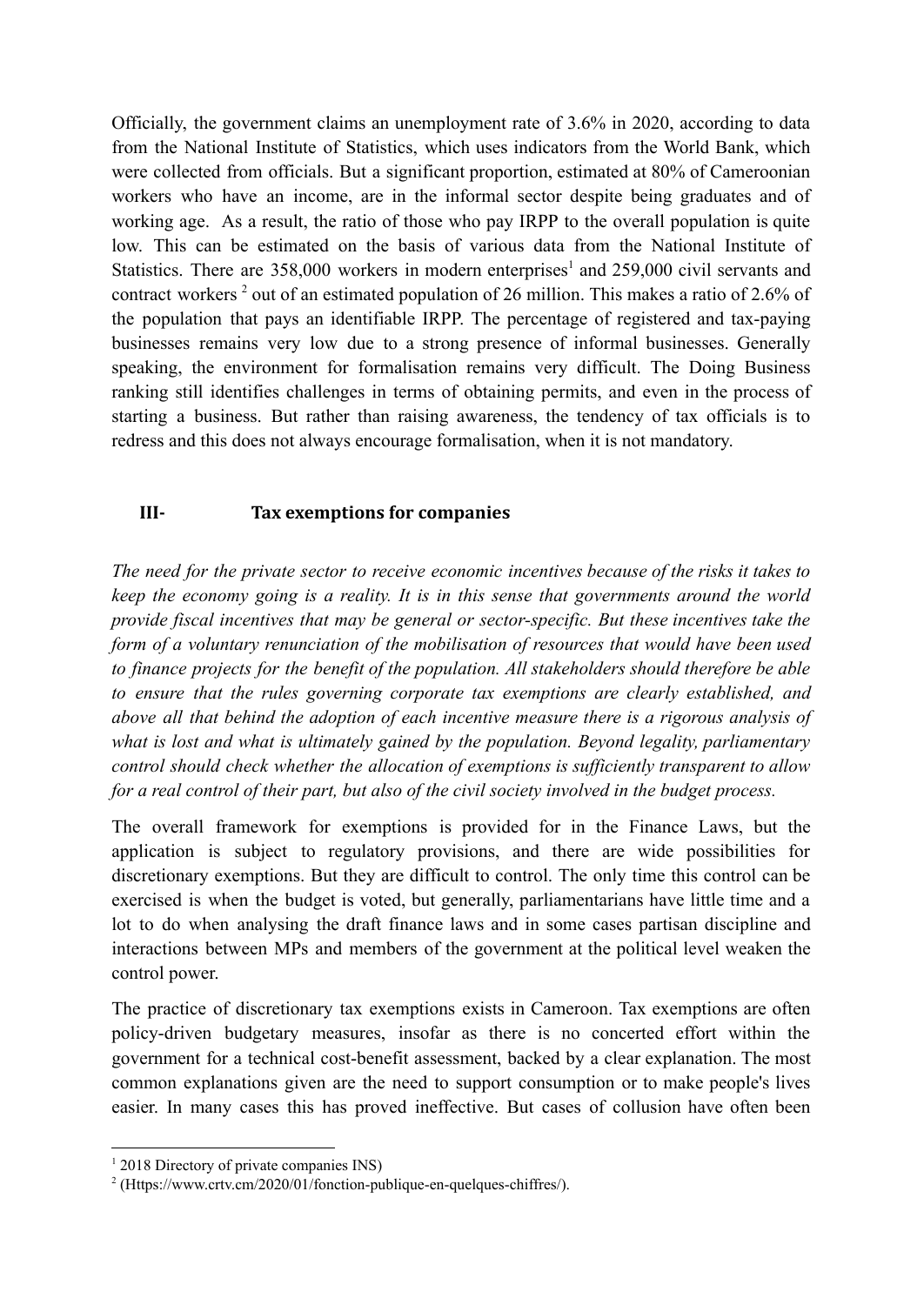reported. The government unfortunately does not communicate enough on this issue with the public. The documents that do exist are annexes that the Budget Directorate chooses to publish on its website. They are not complete and it is difficult to have a history over the last ten years. But when they do exist, the documents available allow for the detail of tax exemptions. Some tax exemptions are disclosed. This is the case in the fish sector or rice imports and also in some sectors such as bottled water and hydrocarbons. These issues should be discussed publicly and in diversity. They are rarely the subject of rigorous parliamentary debate.

#### <span id="page-7-0"></span>**IV- Capacity of the tax administration**

*Tax equity, which presupposes sufficient mobilisation of domestic resources, requires a structured and efficient organisation of the system for collecting the various taxes. Centralising the tax collection bodies allows for better coordination, as in Togo, where there is a General Revenue Office (OTR), or in Senegal, where there is a Directorate of Taxation and Domains. It has often been established that a decentralised public resource collection system loses efficiency. People (individuals or entities) should be able to be identified at once when faced with a tax, regardless of its nature. Also, the resources allocated to the collection system must be sufficient to allow for effective deployment and to support capacity building programmes where needed. And if a centralised system is not possible within the structure, it is important to put in place monitoring mechanisms that allow the effectiveness of the various administrations involved in the domestic resource collection value chain to be continuously monitored.*

In Cameroon, the Directorate General of Taxation is the main centralised tax authority. However, it is only competent for taxes. For the payment of customs duties, the Directorate General of Customs is competent, and it also collects the related taxes before paying them back. Local authorities also have the power to mobilise certain taxes, but their volumes remain marginal and are dependent on the level of economic activity in the locality. However, the most important part of the resources of the communes is collected by the DGT and transferred to the public treasury. There are also entities that mobilise financial resources, such as the National Social Security Fund, which mobilises the pension contributions of private and semi-public sector workers, and the Pay and Pensions Directorate, which manages those of public sector workers. Finally, as regards the collection of VAT and other indirect taxes such as excise duties, the Ministry of Finance annually updates the list of companies authorised to withhold and remit VAT at source. However, the tax collection strategies are defined by the DGT for taxes on economic activities and the DGC for import and export duties.

Within the DGT there is a section called Large Enterprises. It is responsible for collecting taxes from companies that have a certain size and level of business volume. This was never publicly announced, but in discussions with tax officials, it was learned that there was now a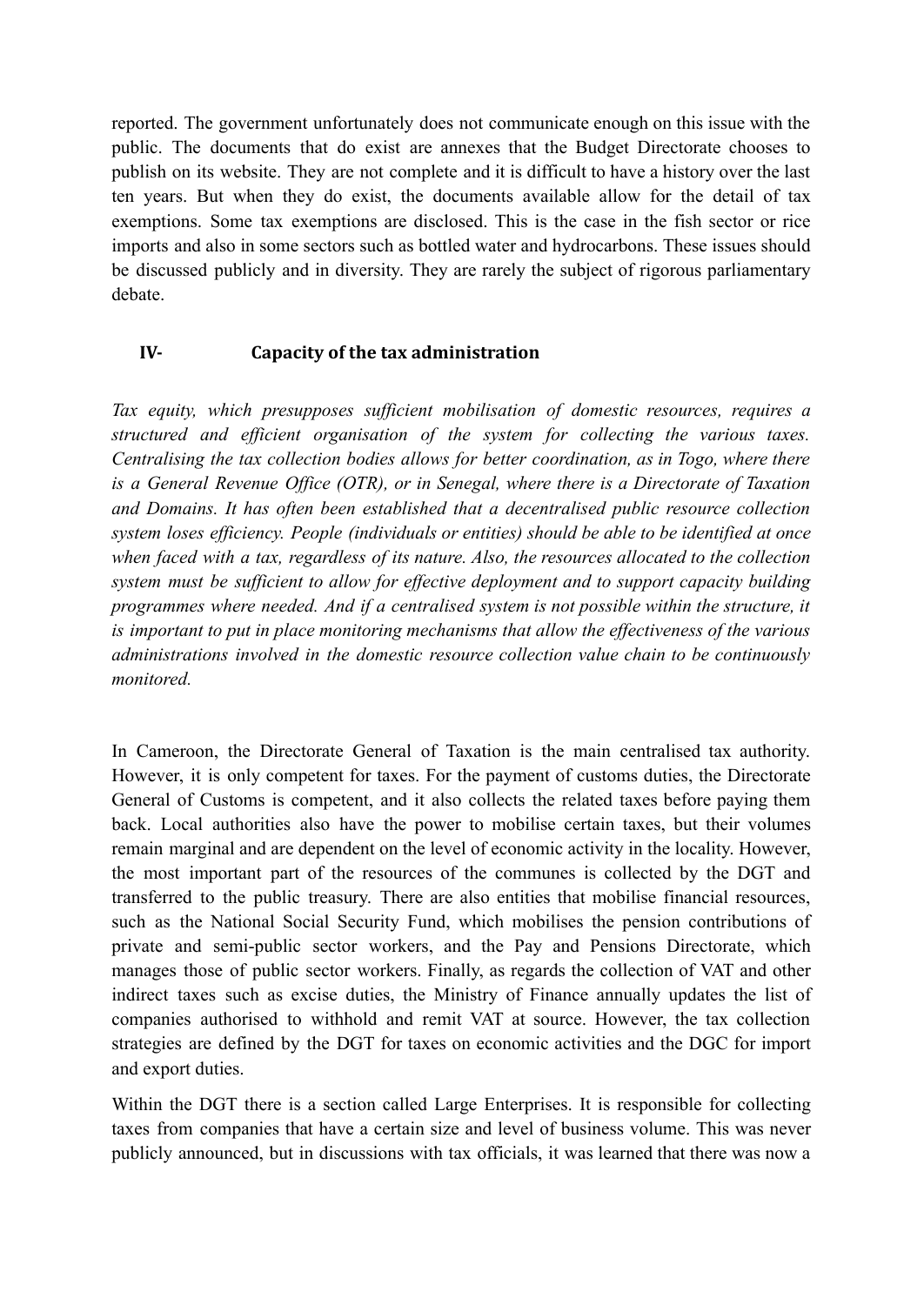wealthy persons' department. But we have not been able to confirm how it works and the type of taxpayers it targets.

Cameroon is one of the signatories of the multilateral convention on mutual assistance in tax matters. However, in the course of discussions, it became clear that this participation has certain limitations. The Cameroonian tax administration does not yet benefit from the automatic information exchange process. It still has to make requests that are subject to sometimes complex conditions. Also, tax administration officials acknowledged that although they are participating in the multilateral agreement, they sometimes have a challenge in terms of competence to take full advantage of this agreement.

The country has made a remarkable effort to computerise its operations in the relationship with taxpayers. There are currently several digitised and computerised processes for managing the relationship with taxpayers. But it is new, not used to its full potential and sometimes has bugs. But from what we have seen in exchanges with several categories of taxpayers, it is now possible to declare income online. A compulsory registration process for potential taxpayers is being set up. Tax identification numbers have also been introduced, which require a valid national identification number or a commercial registration number. For many financial transactions, this tax identification number is required. However, it is not clear whether the tax identification number is required for business start-ups. On the other hand, any newly created company that wishes to have a bank identification or any other financial service will have to have a tax reference.

Audit reports on the situation of the DGT are not necessarily made public. The annual activity report that is published does not often mention a detailed analysis of the situation of the DGT's operating resources, which in this sense still functions as a large public administration. The tax administration, especially the DGT, organises training sessions with partners such as GIZ, Tax Without Borders and the OECD. In 2018, the tax administration claims to have trained more than 3500 agents (annual report 2018), but it is not clear whether the tax administration receives training on independent evaluation of tax justice and fairness.

In Cameroon, there is a general control mechanism for all public administrations, but not one that deals specifically with the activities of the tax administration. Thus an independent evaluation of its work is not always done and if it is, the information is not made public. There are internal regulations of the tax administration, but the strained relations with taxpayers are a sign that this code is not known and if it exists is not necessarily applied and respected. It is difficult to assess whether the DGT applies a strict whistleblower protection policy, as very few whistleblows are received on the functioning of the tax administration. But the National Anti-Corruption Commission publishes annual reports on suspicions of corruption, and the tax sector appears. There have never been reports of a whistleblower being repressed. However, no one knows how the administration would react if it actually became aware of a whistleblower's actions. The willingness to investigate tax evasion issues is on display and cases of opening investigations have often been mentioned at conferences by tax officials. But it is not clear that a dynamic strategy is defined and from what we have learned, the resources allocated to it are not always adequate.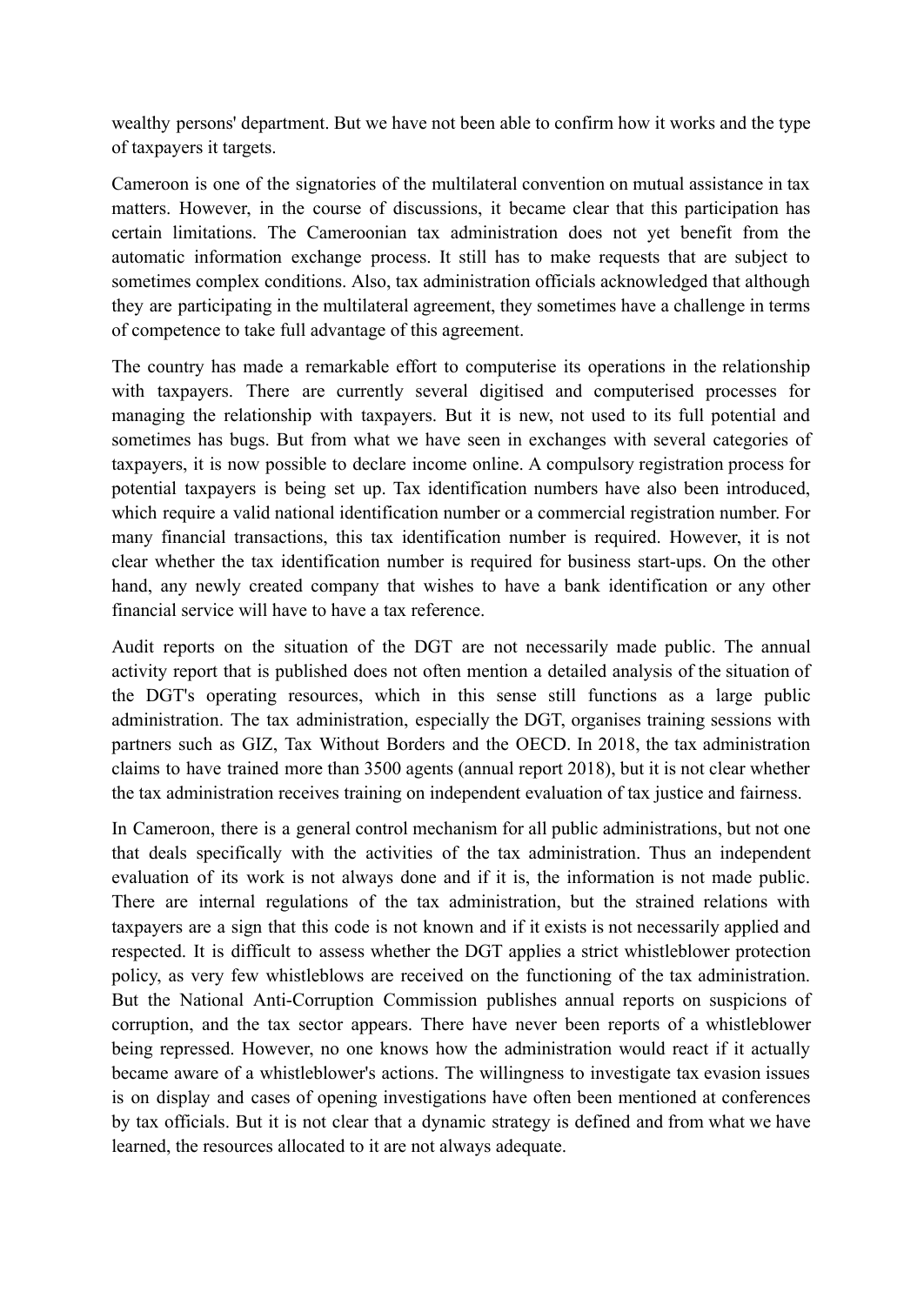#### <span id="page-9-0"></span>**V- Quality of public expenditure**

*Optimal mobilisation of budgetary resources can only be fully appreciated if the use of these resources is in line with the promises of democratic and modern governments. All promises are equally important. Currently, a major global concern has become that of security, both social and health (Covid-19). However, many studies have shown that all human rights can only be realised today if people are well educated, have easy access to health care, and above all if the number of people considered vulnerable is sufficiently reduced. Women make up a large part of the population both globally and within countries, and play an essential role in building modern societies, and this role is not always measured in financial terms. They take care of the household, educate future generations and are shock-absorbing cushions for various societies. It is therefore increasingly argued that public expenditure policies should* take into account this particular aspect of "gender" policies»<sup>3</sup>.

In Cameroon, the budget for non-university and vocational education is divided in two due to the existence of two ministerial departments to manage this sector. There is the Basic Education Budget on one hand and the Secondary Education Budget on the other. According to the budget execution report for the 2020 fiscal year, basic education benefited from actual expenditure of about CFAF 210.7 billion and that of secondary education was CFAF 384 billion. This makes a total of CFAF 594.7 billion spent on the education sector in 2020. If this is compared to the 2020 GDP, which is estimated at 29,000 billion CFA francs, this represents 2% of the expenditure on education. The budget execution report for 2020, which indicates that the total amount committed by the government was 4,340.7 billion CFA francs, leads us to say that the education budget represented 13.7% of overall expenditure.

Expenditure on education has not particularly increased. Within the envelope of the ministries of basic and secondary education, it is necessary to identify the share that actually goes into education programmes. A large part of the budget is spent on the functioning of the central administrations and their deconcentrated services and not on education per se. Parents still have to pay about 60,000 CFA francs per child to guarantee them a good education (access to books, and other expenses imposed by the teachers' and parents' associations). There is an education component that aims to encourage girls to go to school. But as explained above, budgets are more oriented towards paying the salaries of teachers and the entire body of public workers in the sector. Programmes aimed at supporting girls in their schooling are often carried out by donors within the framework of specific projects, but are difficult to replicate on a large scale and in the long term. There are now specialised education centres for people suffering from vulnerability. The challenge in the governmental system is to agree on the very notion of vulnerability. Besides motor vulnerability (natural or accidental disability), there are socio-economic vulnerabilities (extremely poor groups and others).

<sup>&</sup>lt;sup>3</sup> See annex at the end of this report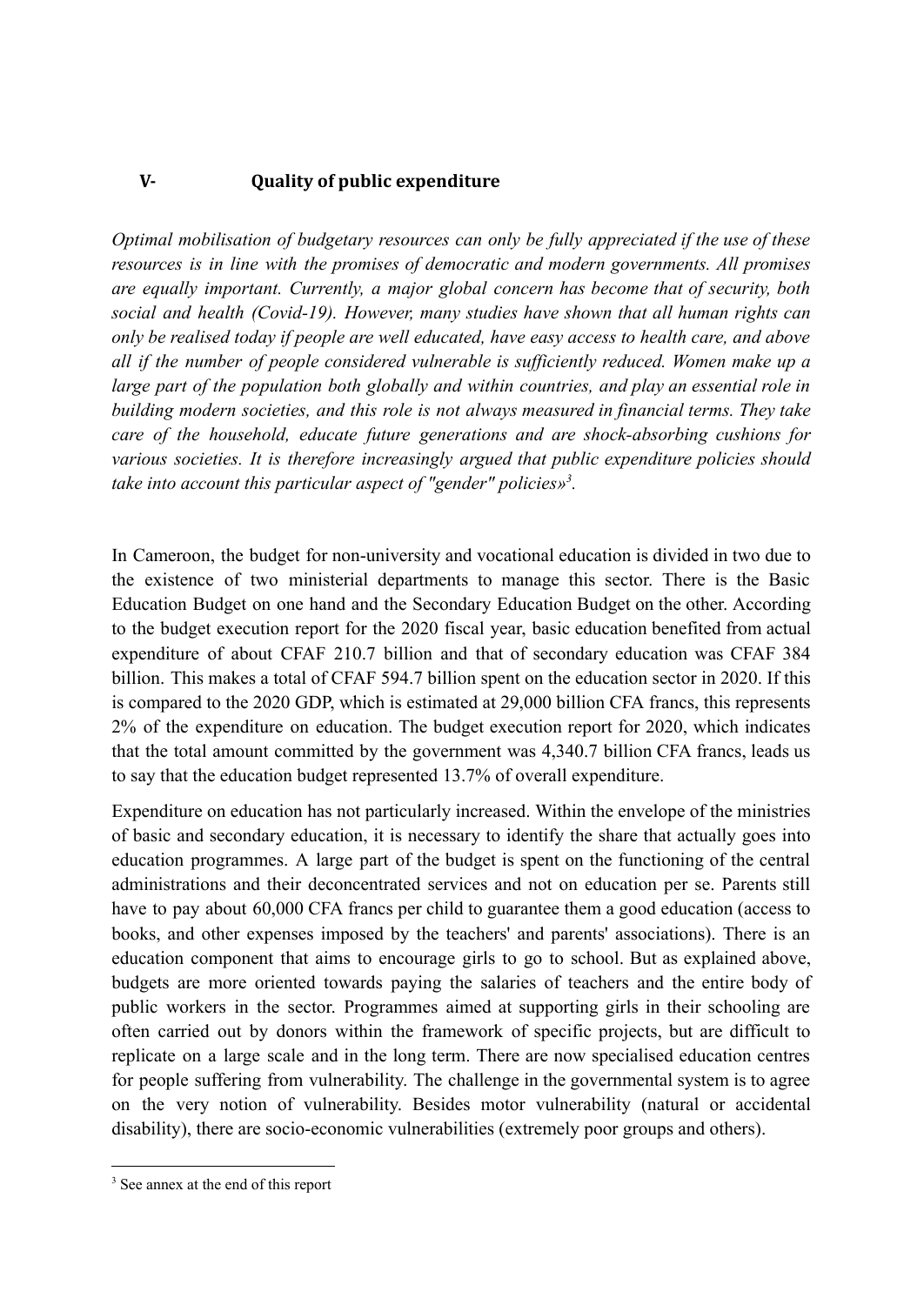According to the 2020 budget execution report, the government, apart from the exceptional expenditure linked to Covid, devoted CFAF 140.6 billion to public health expenditure. If we relate this to the budget, it makes a total of 3.2% of the total public expenditure for the year under review. There has been an increase in health expenditure, but according to this platform, health expenditure has evolved like a rollercoaster over the last 5 years before 2017. However, it is noted that between the periods 2005 to 2010 when health expenditure represented on average 5% of the budget and today, it is hardly around 3.5%. Analysis of the recent budgetary expenditure programme suggests that there are programmes aimed at protecting mothers and combating specific diseases such as cervical cancer or breast cancer. But it is not clear that there is an articulation of equitable spending between women and men. There is also a deployment of the government with regard to vulnerable groups. But here again, it is not a question of a precise policy with strategic objectives at the global level. It is mainly a question of programmes that are carried out at the instigation of donors, and which may concern several ministerial departments, including the Department of Social Affairs, Women and the Family.

Similarly, the government spent CFAF 100.7 billion on agriculture, but also on livestock, fisheries and animal industries, which we are grouping together in the same portfolio. This represents 2.3% of the overall budget of CFAF 4,340.7 billion. We are therefore below the 10% of the Maputo agreements. A stricter analysis even shows that the share spent directly on agricultural projects may be lower, due to the low level of public investment in the sector, with expenses going more to operations and studies and other intellectual services. Even when sectoral projects piloted by the ministry in charge of planning are added, we remain below the standards and for the purposes of methodology, in the framework of this reflection, the comparison is made with the public budget. We also note that there are 16 parastatal companies that intervene in the "agricultural" domain. They create employment for hundreds of thousands of people but from a budgetary point of view, they have a negative impact because they are largely in deficit. The challenge is that this deficit is not compensated by the production of goods that can be directly consumed in Cameroon. The goods produced often depend on the world market. One can also broaden this by adding fiscal expenditures on agricultural production, such as the VAT exemption on agricultural machinery.

The progression of budgets is a difficult notion to grasp in agriculture, because there is the notion of needs that intervenes. Agricultural budgets have increased, but they remain below the needs expressed by beneficiaries, and above all, they are deployed at a time that does not make them effective. A large part of this budget does not deal with land, water or financing issues. There is a deployment of support to small producers but this support is generally considered weak.

#### <span id="page-10-0"></span>**VI- Accountability and citizen participation**

*Accountability and citizen participation are an essential component of tax fairness. Citizens, who are also taxpayers, should not be treated as subordinates. It is essential that they are informed about all matters relating to taxation. If individuals and companies have to pay*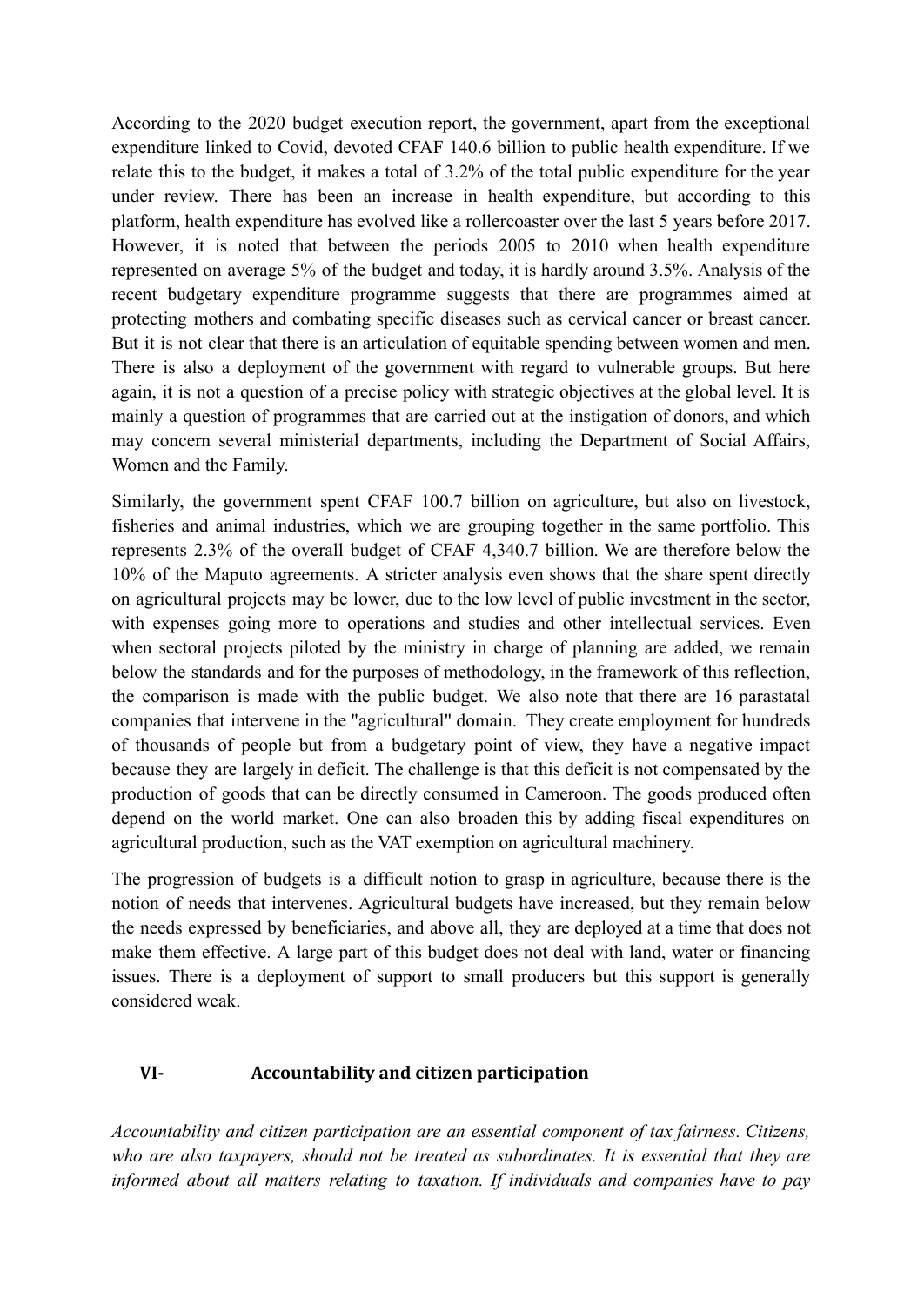*taxes, they should also be given as much information as possible about the trade-offs, decisions, and different regulations that are made on their resources. In the sense of equitable access to information on taxes, companies, because they have a greater power of influence than individuals, must publish information on their accounts, their legal but especially their effective owners. Therefore, the same transparency requirements that apply to other areas such as the extractive industries should apply to the tax area. Audits conducted by private firms should be carried out and the results should be discussed by a maximum of stakeholders.*

In its section 2 paragraphs 1, 2 and 3, the 2018 law on the code of transparency and good governance in Cameroon<sup>4</sup> provides for broad publicity on public finance operations, particularly in relation to taxation. But this law suffers from a situation of uncertainty due to the practice of application decrees in the implementation of laws in the country. Even if the text only provides for regulatory aspects in a very limited way, the administration tends to show resistance, depending on the degree of interpretation. But the law is clear and constitutes a real opportunity for transparency on the tax issue. In tax matters, it is accepted that the General Taxation Code in its most updated version, 2021, is quite clear on the tax provisions and scales. The document also contains some regulatory notes that clarify the scope of the tax law. However, despite this, there are still areas of inaccuracy which are interpreted restrictively by tax officials. For example, the definition of turnover in certain services is too general and does not take into account the notion of margin. Points such as the taxation of leasing are also rather imprecise and this document could do with a good deal of additional commentary in terms of case law or tax doctrine.

In terms of public finance resource management, Cameroon now applies the principle of a single treasury. Even if non-tax revenues are accounted for differently in the budget execution summary, resources are concentrated around the single treasury fund<sup>5</sup>. However, Cameroon does not manage non-tax revenues, which are essentially oil revenues, or revenues from parastatals and public entities such as the CNPS (National Social Security Fund), but also from other public companies that pay dividends such as ENEO, SODECOTON and some others, with complete transparency. But the most critical analysis on this point is the management of oil revenues and the need for more transparency has often been requested by the IMF, but also by the EITI. In its decision on the second EITI Validation, the EITI Board encouraged the authorities to be more transparent about quasi-fiscal expenditures, which are linked to SNH interventions. This recommendation is included in the following note: "The Board encourages Cameroon to ensure complete and reliable information regarding contract and licence management, licence registers, contract disclosure and transparency of beneficial ownership<sup>6</sup>. Cameroon is urged to ensure that declarations and disclosures are made in a

4

<sup>5</sup><http://www.minfi.gov.cm/compte-unique-du-tresor> [https://www.prc.cm/fr/multimedia/documents/6579-loi-n-2018-011-du-11-juillet-2018-portant-code-de-transpar](https://www.prc.cm/fr/multimedia/documents/6579-loi-n-2018-011-du-11-juillet-2018-portant-code-de-transparence-et-de-bonne-gouvernance-dans-la-gestion-des-finances-publiques-au-cameroun) [ence-et-de-bonne-gouvernance-dans-la-gestion-des-finances-publiques-au-cameroun](https://www.prc.cm/fr/multimedia/documents/6579-loi-n-2018-011-du-11-juillet-2018-portant-code-de-transparence-et-de-bonne-gouvernance-dans-la-gestion-des-finances-publiques-au-cameroun)

<sup>6</sup> Lire [l'article](https://www.investiraucameroun.com/gestion-publique/0102-15903-itie-face-a-une-2e-validation-non-concluante-le-cameroun-va-passer-un-autre-examen-de-rattrapage-des-avril-2023#:~:text=Investir%20au%20Cameroun-,ITIE%20%3A%20face%20%C3%A0%20une%202e%20validation%20non%20concluante%2C%20le%20Cameroun,de%20rattrapage%20d%C3%A8s%20avril%202023&text=(Investir%20au%20Cameroun)%20%2D%20Le,transparence%20dans%20les%20industries%20extrac) ici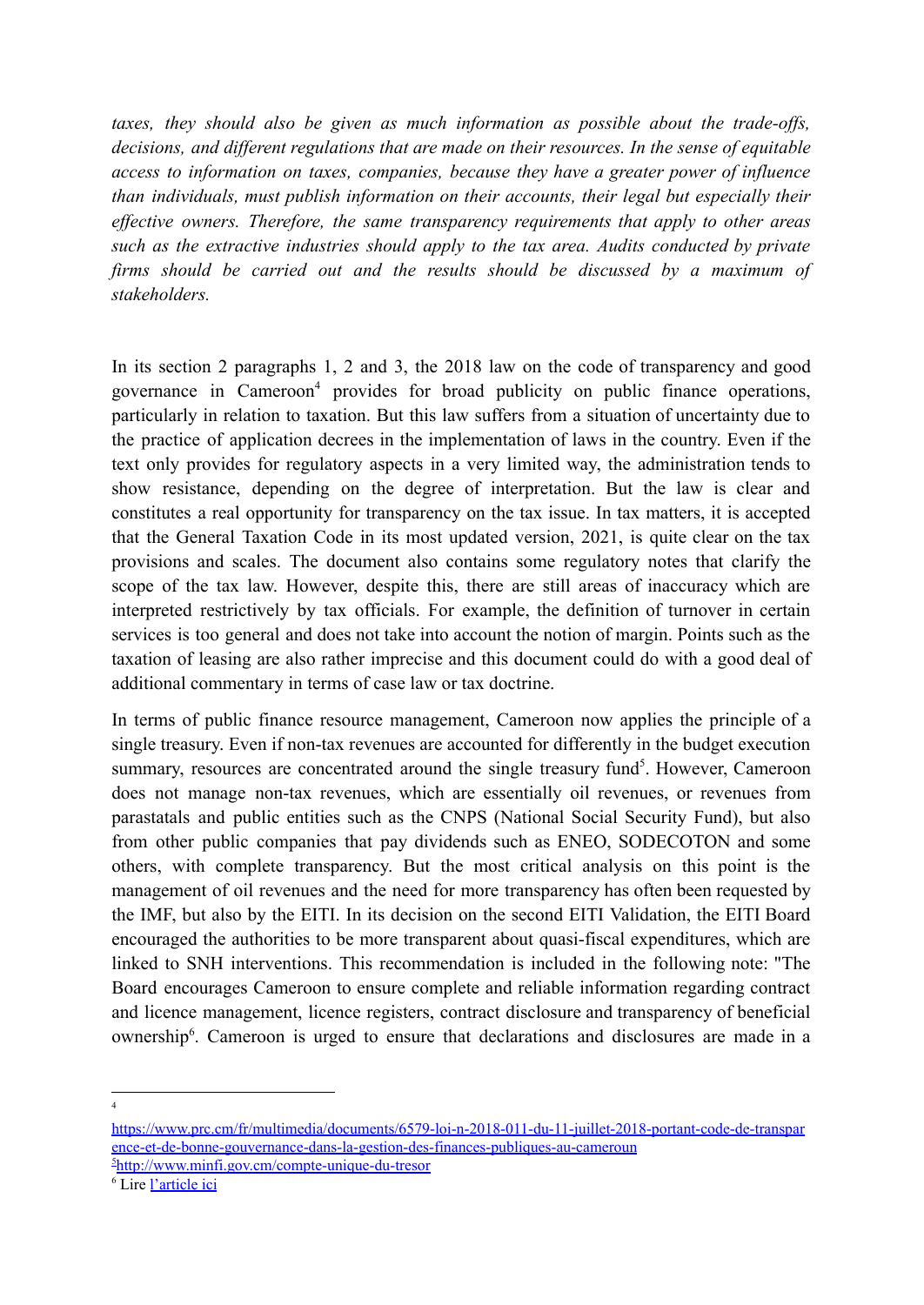timely manner, including for extractive revenues that are not transferred to the public treasury, and that the same is done for social, environmental and quasi-fiscal expenditures".

As for the financial statements of public companies, they are not available in the national trade registers or other accessible sites. The obligation to publish publicly available financial accounts by companies is not effective in Cameroon. Also, information on the direct shareholders of companies is not public. Such a debate has been opened in the extractive sector, notably in the framework of the most recent mining code, which dates from 2016 and which in its article 145 provides for this. A reflection of this has been made in the EITI roadmap on this area and is captured in the following commentary: "the milestones of a publication of beneficial ownership in the extractive sector, subject of course to an implementing text that would specify the details as set out in the 2016 EITI Standard. If this article focuses on shareholders and other subcontractors by even mentioning a threshold, the subtlety of identifying the real owner remains a data to be framed, why not by a text derived from the aforementioned law".

In Cameroon, all public enterprises and institutions are audited by the Chamber of Accounts of the Supreme Court and the Ministry in charge of the Superior State Audit. But an independent audit that would address issues of relevance in the deployment of the tax law does not seem to exist. The DGT publishes an annual report each year, which is more a summary of the positive achievements of its agents and management staff. Strictly speaking, there is no parliamentary debate on an audit of the tax administration, even though the Constitution of Cameroon provides an opportunity for such an event to be held. But there is no parliamentary report that deals annually with the situation and the implementation of the tax system in the country. The finance bill that is submitted to the deputies and senators for consideration gives the main trends in the sources of tax revenue, notably VAT, IRPP and the rest, because it is the same document that serves as the basis for the following year's finance bill. But we do not have details of the estimates and expectations in specific terms on the origin of the resources that will be collected. It is known, for example, that X amount will come from SNH payments, but a review of the base from which VAT and IRPP will be collected is not available. Some elements of accountability such as the origin of funds from the sale of oil are presented in the budget, but not explained in detail. Also, the administration provides general explanations on the discrepancies between the initial finance law and the actual realisation of the budget, but an in-depth analysis and the trade-offs that mark the evolution of things and present the different assumptions are not shared.

Civil society has been invited to participate in the budget orientation debate since 2018, but this is a presence without much exchange and little opportunity given for sharing opinions. At the international level, civil society's request is that it be involved in the reflection on important considerations in Cameroon. The way civil society actors are involved is not always transparent and there is for example no call for reflection with a selection of the most relevant contributions. There is a tax dispute, and a contentious procedure of the administration, before the administrative judge, but not a direct and specific appeal mechanism for tax abuses. And the administrative litigation is discouraging, because if it is a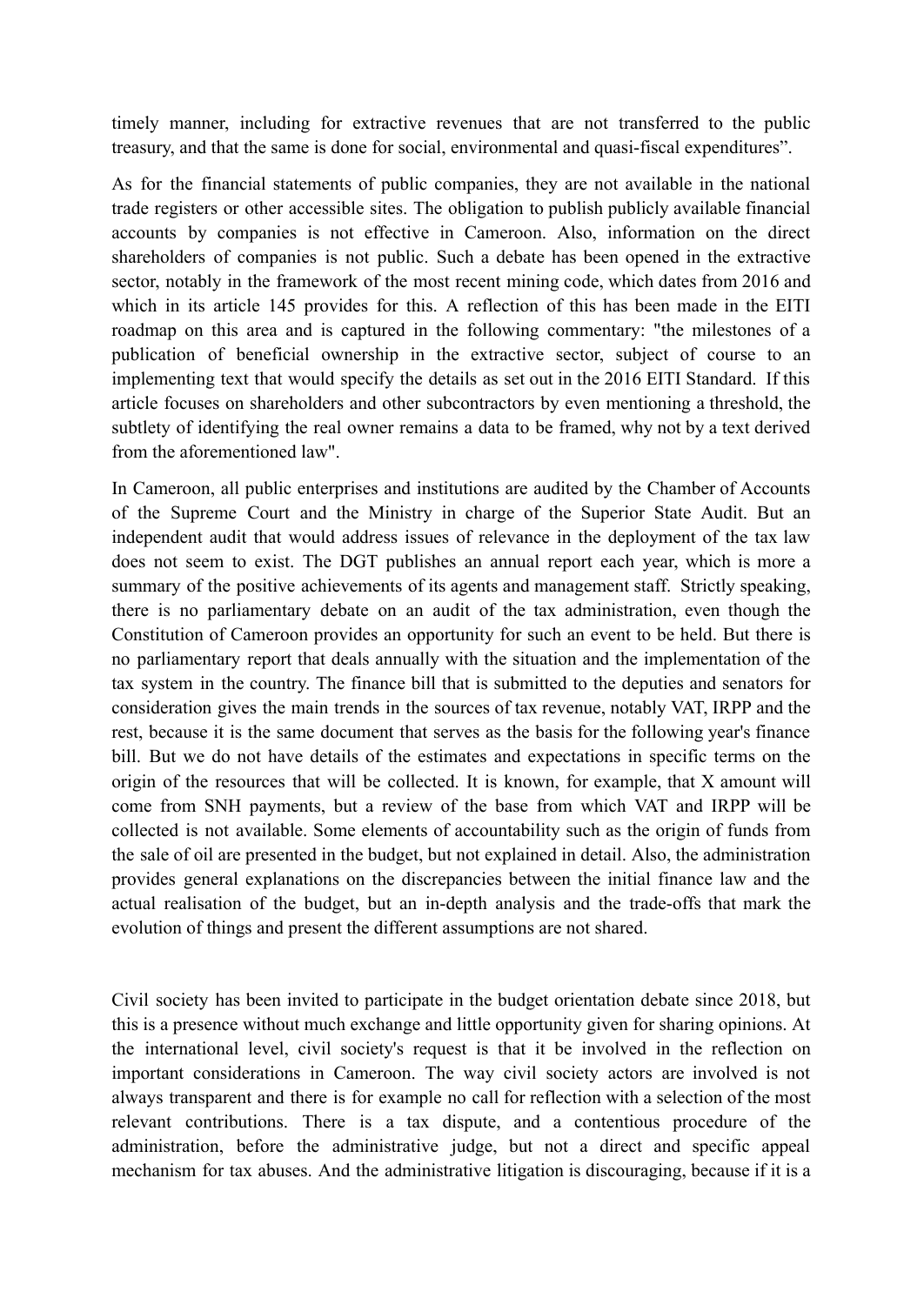question of contesting an adjustment, the taxpayer must first pay part of the disputed tax. There are few cases where taxpayers get a favourable verdict. Administrative discipline is very often to the disadvantage of taxpayers.

#### **Recommendations**

<span id="page-13-0"></span>We believe that in the current public finance reform process, the issue of tax fairness must be central.

- 1. **Progressiveness:** On the issue of progressivity, we encourage the government and parliament to engage in frank discussions on the way in which the tax burden is distributed among different taxpayers. Particular consideration should be given to the relevance of Value Added Tax (VAT) and the various excise duties, including the way in which these two taxes impact on consumption. The reflection should focus in particular on the economic impact and the method of reallocation. VAT should be thought of more as a flow and not exclusively as a stock of resources. Efforts must also be made to mobilise more people to pay tax. Better communication is essential in this regard.
- 2. **Tax sufficiency**: The government loses many opportunities to mobilise domestic budgetary resources. Transparency in the extractive sector should not just be a formality to be moderately compliant with the EITI international standard. A real strategy to track down all tax payers must be implemented. This requires a strategy of formalisation of certain actors that must be understood, beneficial and accountable.
- 3. **Tax exemptions for companies**: We welcome the initiative of an uncompromising analysis of tax exemptions by the Directorate General of Taxation. We also welcome the opening of this discussion with regard to the fish sector. But we believe that the central administration should defend its documented findings before parliament and work with civil society in charge of budget monitoring to define a better strategy for tax exemptions. It will always be important to examine the discretionary part of these exemptions and to continue to reduce them as much as possible.
- 4. **Capacity of the tax administration**: We welcome the training initiatives undertaken by the tax administration. But we suggest that the capacity building of the tax administration be deepened by better training of parliaments on purely tax issues. Better training of parliamentarians will pave the way for a more relevant and pragmatic debate on tax issues. The aim is to move the debate and tax policy away from purely administrative